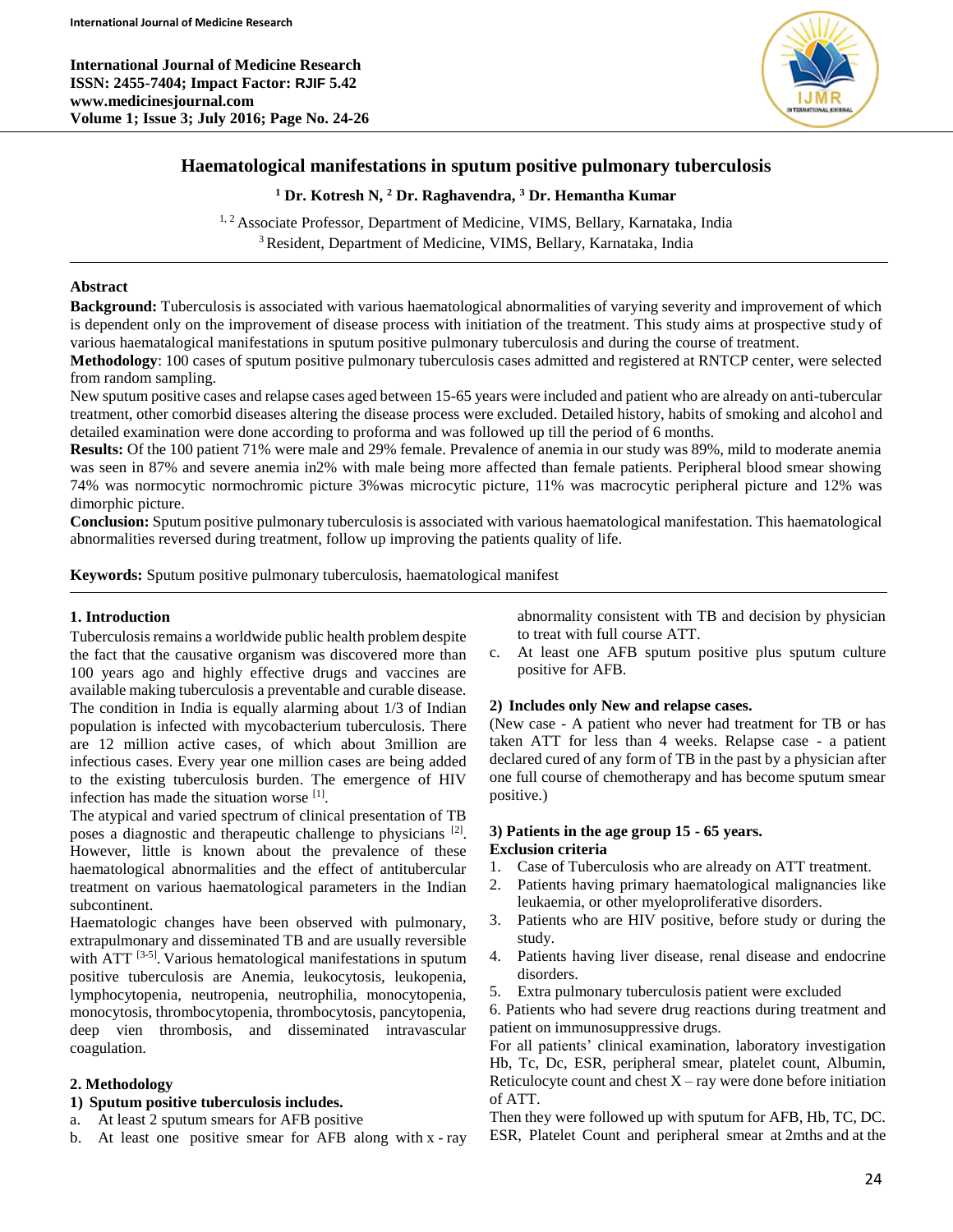end of treatment. Albumin was done at the end of study. Bleeding time and clotting time were done in patients who had bleeding manifestations. Other investigations were done only wherever it was necessary.

# **3. Results**

| Age groups    | <b>Frequency</b> | Percentage |
|---------------|------------------|------------|
| $<$ 20 yrs    |                  | 8.0        |
| $20 - 30$ yrs | 20               | 20.0       |
| $30 - 40$ yrs | 29               | 29.0       |
| $40 - 50$ yrs | 26               | 26.0       |
| $50 - 60$ yrs |                  | 11.0       |
| $> 60$ yrs    |                  | 6.0        |
| Total         | 100              | 100.0      |

**Table 1:** Age wise distribution of the patients

29% of male patients in the age group 30-40 years and 26 % of patients in the 40-50 years age group. 22% of female patients were in 20-30, 30-40, 40-50 age groups, respectively

| Parameter                             |                  | Before treatment   2 months after treatment $(\%)$   At the end of treatment |                 |
|---------------------------------------|------------------|------------------------------------------------------------------------------|-----------------|
| 1. Haemoglobin                        |                  |                                                                              |                 |
| a. Normal                             | 11               | 75                                                                           | 91              |
| b. Mild anemia $(> 10gm %)$           | $\overline{56}$  | 21                                                                           | 6               |
| c. Moderate $(7 \text{ gm\%}$ but <10 | 31               | $\overline{4}$                                                               | 3               |
| d. Severe (5gm %)                     | $\overline{2}$   | $\Omega$                                                                     | $\theta$        |
| 2. Total count                        |                  |                                                                              |                 |
| a. < 4000                             | $\overline{0}$   | $\Omega$                                                                     | $\Omega$        |
| b. $4000 - 11000$                     | 80               | 98                                                                           | 99              |
| c. > 11000                            | 20               | $\overline{2}$                                                               | 1               |
| 3. Neutrophil count                   |                  |                                                                              |                 |
| a. < 2000                             | $\overline{0}$   | $\Omega$                                                                     | $\Omega$        |
| $b.2000 - 7500$                       | 61               | 98                                                                           | 99              |
| c. > 7500                             | 39               | $\overline{c}$                                                               | $\mathbf{1}$    |
| 4. Lymphocyte count                   |                  |                                                                              |                 |
| a. $<1000\,$                          | $\,8\,$          | $\Omega$                                                                     | $\Omega$        |
| b. $1000 - 3500$                      | 72               | 100                                                                          | 100             |
| c. > 3500                             | 20               | $\Omega$                                                                     | $\Omega$        |
| 5. Eosinophil count                   |                  |                                                                              |                 |
| a. < 500                              | 96               | 99                                                                           | 99              |
| b. > 500                              | $\overline{4}$   | $\mathbf{1}$                                                                 | $\mathbf{1}$    |
| 6. Monocyte Count                     |                  |                                                                              |                 |
| A<200                                 | $\overline{58}$  |                                                                              |                 |
| b.200-800                             | 32               | 70                                                                           | 73              |
| c > 800                               | 10               | $\boldsymbol{0}$                                                             | $\Omega$        |
| 7. Platelet Count                     |                  |                                                                              |                 |
| a<1,50,000                            | $\boldsymbol{0}$ | $\Omega$                                                                     | $\Omega$        |
| b 1,50,000 -4,50,000                  | 74               | 89                                                                           | 98              |
| C > 4,50,000                          | 26               | 11                                                                           | $\overline{2}$  |
| 8.P/s RBC type                        |                  |                                                                              |                 |
| a. Normocytic Normochromic            | 74               | 91                                                                           | 92              |
| b. Microcytic                         | $\overline{3}$   | $\overline{c}$                                                               | $\overline{2}$  |
| c. Macrocytic hypochromic             | 11               | $\overline{4}$                                                               | $\overline{4}$  |
| d. Dimorphic                          | 12               | 3                                                                            | 3               |
| 9. ESR(Mean)                          | 72.22            | 60.2                                                                         | 44              |
| a. Normal                             | 72               | 60                                                                           | 44              |
| b. Raised                             | 28               | 50                                                                           | $\overline{30}$ |

**Table 2:** Various Hematological Parameters during the Study

#### **Hematologic findings**

Anemia present in 89% of patients, and 74% had Normocytic normochromic type of anemia. Anemia was mild in 56% of patients, moderate in 31% and severe in 2% of patients.

Sub group analysis of anemia with respect to age group and sex showed no significance.  $(^{2} = 10.805, p = 0.055$  NS). Subgroup analysis of anemia with respect to alcoholics and non alcoholics showed no statistical significance. ( $^2$  = 3.5, p =0.321 NS).

Sub group analysis of haemoglobin and weight, hemoglobin and albumin, were statistically significant ( $p = 0.001$  VHS). Corrected reticulocyte count was uniformly reduced in all patients. 83% of patients had corrected reticulocyte count between  $0.5 - 2$ . Mean total count was 9,600 cells/cc. It was normal in 80% of patients and 20% of patients had leucocytosis. Leucopenia was not observed. Mean neutrophil count 7,300 cells/cc. It was increased in 39% of patients, and normal in 61%.